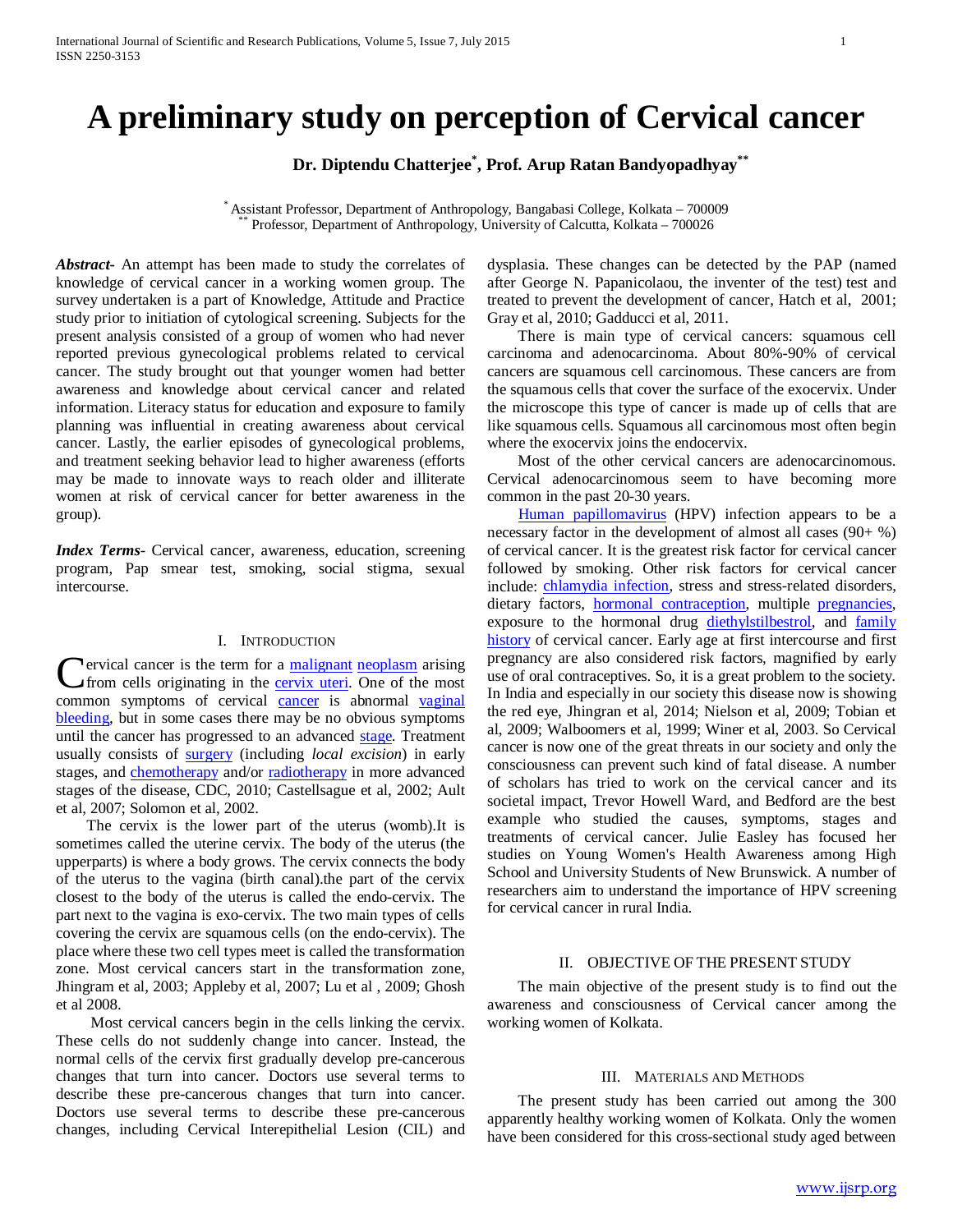20 and 30 years living in the metropolitan area of Kolkata. Data for the present study has been collected by using specially prepared and pre-tested schedule. Short term interview has been taken on the cervical cancer knowledge and awareness among the participants of the study. Then data has been checked and computed accordingly. Analysis has been done by using the office, 2007 (excel) and SPSS (Version 10.0).

### IV. RESULT

 Among the participants 88% of them reported that they "had ever heard about cervical cancer ", but only 52.27% of them, knew that HPV is a sexually transmitted infection (STI) and that it can cause cervical cancer. Thirty-eight percent (38%) of interviewees mentioned the preventive character of vaccines. Age and education were the two variables that were statistically associated with the outcome. Younger and more educated women who participated in this study were more likely to know about the association between HPV infection and the risk of cervical cancer. 12% of the studied women are unaware about cervical cancer. Considering the cancer awareness all the participants are aware of cancer and they have reported that this is a fatal disease. Considering the cervical cancer 88% participants have the knowledge of cervical cancer but 12% don't know about it and they have never heard of the term. It is might be a hard truth.

 The education seems to have been an impact on the awareness about cervical cancer. Most of the graduate women and the women who have done higher studies than graduate are aware about cervical cancer than others. And majority of H.S. passed women are unaware about this disease. It indicates that education also has a small impact on awareness about the disease.

 The different types of occupation also have an impact on awareness about cervical cancer. It reveals that the occupations which are related with more global exposure has an impact on updating the respondents view about society and others don't have such impact. It is depicted from the present study that among all the unaware women 83.33%women involved in Government job.

 The respondents who are aware about the term 'cervical cancer' also have different views about the place of infection. 91% of them are aware about the place but other 9% are unaware about the place of infection. Another thought provoking truth came out from the present study that among all the aware women 14 % do not know that only the women are affected by this disease, not males. The infection of Papilloma virus has been starts from the young age, the cancer has starts to show its symptoms at middle age or older age. But in reality only 12% of the women are concerned about it while 70% and 18% respectively, are not fully concern about the effected age group and are unaware about the effected age group. Regarding the contamination of the disease 28 % are unaware and 22% have a wrong knowledge regarding the contamination of the disease. It is very muc thought provoking that 50% f the participants have no knowledge or wrong knowledge.

 The main way of contamination of this disease is related with sexual relation. It includes unprotected sex practice, multiple sex partners. 50% of the total respondents state that it is a contaminated disease. Among them, 59% respondents state the contamination occurs through unsafe sex practices and 3% give emphasis on other reasons. And 38% of the respondents don't know any way of contamination.

 Men are the carrier of this disease. 52% of the respondents are concern about the fact. 16% of the respondents are unaware of the fact that only men are the carriers of this disease while 32% of the respondents can't give the answer.

 Practicing safe sex, vaccination and regular check up and medication helps to prevent cervical cancer among the working women. 64% of the respondents are aware about the different ways of prevention of this disease while 4% are unaware about it. And 32% of the respondents can't give the answer. Balanced nutritional intake, Practicing safe sex, Avoiding multiple sex partners, Practicing safe sex & regular check-up, Regular check up & test, Vaccination may restrict the disease from contamination.

 Sexual relations can induce cervical cancer in a woman and the Human Papilloma Virus carries through male from one woman to other. 48% of the respondents states the above ways of inducing cervical cancer in women. 10% of the respondents give emphasis on nutrition, genetically and environmental factors of inducing this type of cancer. It seems they are unaware about the actual fact. And 42% of the respondents don't know any cause of inducing cervical cancer in women. Unhealthy lifestyle, Genetic & environmental effect, Unsafe sex practices, Multiple partners, Viral attack, Nutritional imbalance might be the reason of contamination the disease.

 Early vaccination in the age between 9 years to 23 years is effective in the prevention measure of this disease. And women of 26 years to 30 years also can have an effect of vaccination. 38% of the respondents are aware about the presence of vaccination in the prevention of this disease. And 28% of the respondents feel that there are no such vaccines which can prevent this disease. And 34% of respondents are unaware about the vaccination of this disease. 56.5% have no knowledge of vaccination.

 46% of the respondents don't take vaccines because they think they didn't spend such a lifer that cervical cancer can occur to them. 4% of the respondents believe that they are going for regular check up so they don't need any such vaccines. While 28% and 18% of the respondents, respectively don't think that there is any vaccine to prevent the disease and don't know anything about vaccination. While 4% of the respondents have taken vaccine because they don't want to get effected by this disease as they are quite exposed to its inducing reasons. Another hard reality that the general medical practitioner do not have any knowledge of the disease so do not suggests the people for vaccination. Screening is the process of determining cervical cancer in a human body. It is a way to detect abnormal cervical cells, including [precancerous](http://www.cancer.gov/Common/PopUps/popDefinition.aspx?id=CDR0000046220&version=Patient&language=English) cervical [lesions,](http://www.cancer.gov/Common/PopUps/popDefinition.aspx?id=CDR0000046324&version=Patient&language=English) as well as early cervical cancers. 58% of the respondents are aware about the screening process while 30% of the aware respondents are unaware about the screening process and 12% are unaware about the disease itself. 29% respondents are aware about the term 'screening' but among them 41% respondents know the ways of screening and 59% of the respondents are unaware the ways behind this process. A Pap smear, also called a Pap test, is a procedure to test for cervical cancer in women. A Pap smear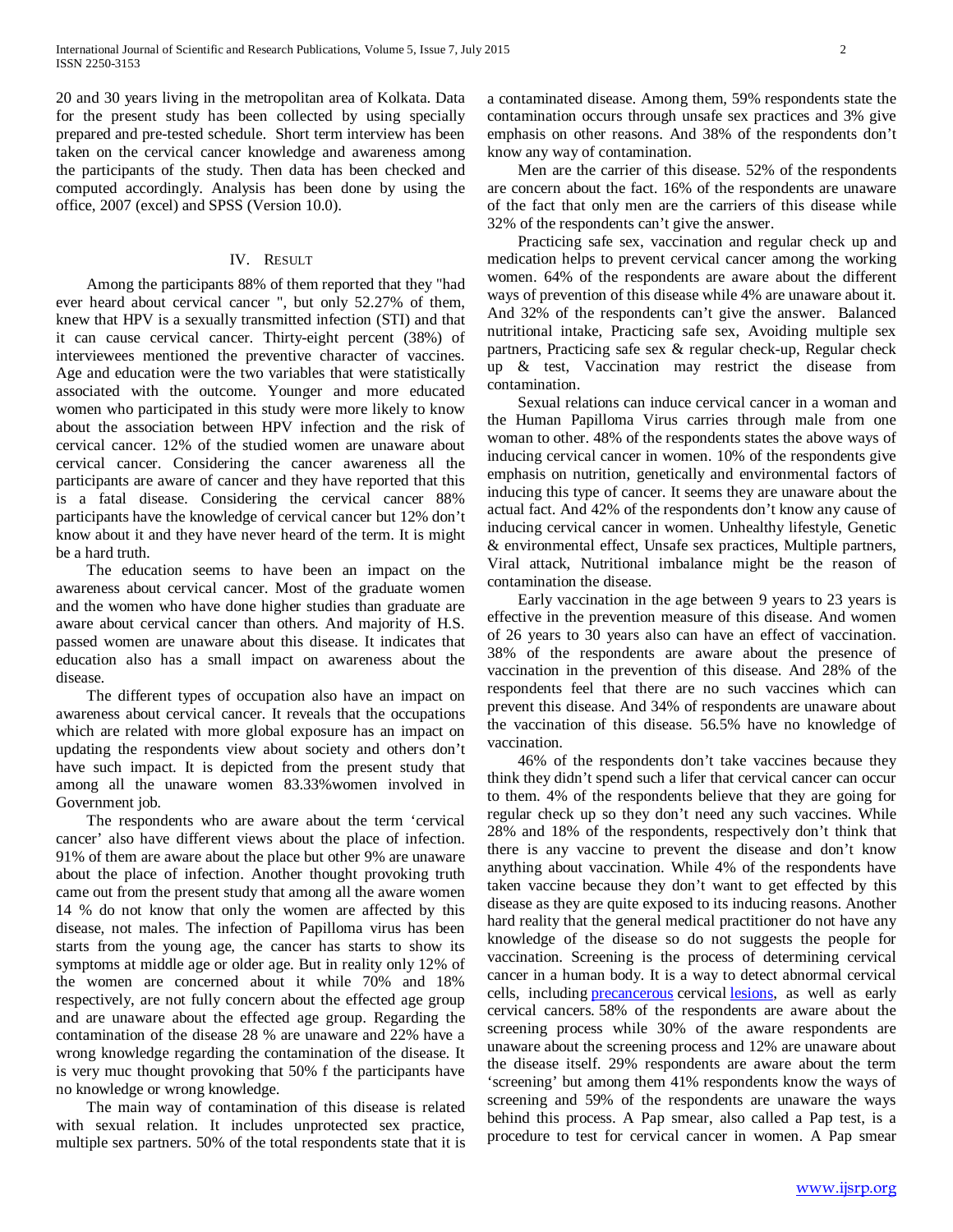involves collecting cells from your cervix — the lower, narrow end of the uterus that's at the top of the vagina. It can detect changes in the cervical cells that suggest cancer may develop in the future.62% of the aware respondents of the disease are aware about the PAP test but 26% of the aware respondents are unaware about the PAP test and 12% of the respondents who are unaware about the disease are also unaware about this test. 22% of the respondents have experienced the PAP test and 78% of the respondents don't have any such experiences. According to 76% respondents who are aware about the process of screening it is necessary to the adults. While 10% and 14% of the respondents, respectively, there is no necessity of screening to the adults and don't have any idea about the necessity. According to 59% respondents' fear of social stigmas are barriers for screening even if some feel the necessity. And 14% respondents say that there is no such thing to be a barrier in case of prevention or diagnosis of this disease. And 27% of the respondents have no idea about this topic. Gynecological problem also has direct relation with the effect of cervical cancer. As it is the cancer in the uterus, it also can increase gynecological problems. 78% of the respondents don't have any gynecological problem whereas 22% the respondents have gynecological problem. 10% of the respondents who have gynecological problem have faced PCOS and 12% of the respondents have menstrual problem. 28% of the respondents who are aware about screening have seen at least one cervical cancer patient but only 5% of the respondents who are unaware about screening have seen at least one cervical cancer patient. It means that awareness of this disease also depends on exposure of seen this disease. Smoking has an impact on inducing of cervical cancer. 32% of the respondents think that smoking has an impact on inducing cervical cancer in women whereas 22% of the respondents state that it has no effect. 46% of the respondents don't have any idea about the effect of smoking on cervical cancer. Considering the present study the majority of the respondents are against the presence of any socially prescribed way in prevention of the disease. A small percentage of respondents believe in such ways in the prevention of this disease and they are not highly educated. And some of the respondents have no idea about it. 20% of the respondents have experienced the pre-marital sexual relation and all of them are aware about the disease and 80% of the respondents don't have any pre-marital sexual relation and 85% among them are aware about the disease and other 15% are unaware about the disease.

## V. DISCUSSION

 The present study has been conducted to evaluate the general awareness of cervical cancer risk factors, American Cancer Society, 2013; Saslow et al, 2012; Ronco et al, 2007; Paovonen et al, 2009; Massed et al, 2013. Women, who participated in this study, had the knowledge that they had been diagnosed with cervical cancer, in addition, the majority of them had stated that cervical cancer could be prevented; however, only 52.27% of them had accurately identified HPV as the primary risk factor for cervical cancer. Although, our finding concurs with previous reports that only a small fraction of women have knowledge accuracy about HPV and its association with cervical cancer, Massed et al, 2013; Lacer et al, 2003; Kumar et al, 2007; Hogewoning, 2003; Harnandaz, 2008; Anderson et al,

2014;Adam et al, 1985; Faculdade et al, 2011; Eifel et al, 2011; Erratum et al, 2010. Various models of disease prevention are proponent of the influencing role of physicians in effectively educating women and motivating them to take more active roles in their primary and secondary health care interventions. Similar to previous findings it can also found that younger and more educated women were more likely to know about the association between HPV infection and the risk of cervical cancer, Winer et al, 2006; Troisi et al, 2007; Tokudome et al, 2004; Schiffman et al, 2007. This is because now-a-days they are exposed more in the societal problems, internet, and other fields which helps to know about the current traditions of the society than older ones. 84% respondents who are aware about the disease have passed graduate or more than that. While 4% of H.S. passed are aware about the disease. And 6% H.S. passed and 6% graduate respondents are unaware about the disease. Majority of the aware respondents are worked at different educational institute or global fields whereas all unaware respondents are worked in different types of service. 86% women are aware about the effected group but 14 % are not at all aware of it. Only 12% of the women are concerned about the effected age group while 88% are unaware about it. Among the respondents 50% states that this is a contaminated disease while 22% states it as not contaminated disease. And 28% of respondents don't know the answer. 59% respondents state the contamination occurs through unsafe sex practices and 3% give emphasis on other reasons. It seems that majority of the aware respondents are aware about the contamination. Education also has an impact on cervical cancer awareness 90% of the respondents are avoiding socially prescribed ways to prevent this disease who are graduate and do higher studies than graduate study while 2% of H.S passed students believe in this kind of ways. In the modern society among the working women the awareness of cervical cancer is very less, it might be a great threat to us as well as in our society also.

#### **REFERENCES**

- [1] Adam E, Kaufman RH, Adler-Storthz K, et al. A prospective study of association of herpes simplex virus and human papillomavirus infection with cervical neoplasia in women exposed to diethylstilbestrol in utero. Int J Cancer. 1985;35(1):19−26.
- [2] American Cancer Society. Cancer Facts & Figures 2014. Atlanta, Ga: American Cancer Society; 2014. American Cancer Society. Cancer Prevention & Early Detection Facts & Figures 2013. Atlanta, Ga: American Cancer Society; 2013.
- [3] American Cancer Society. Detailed Guide: Cervical Cancer. Accessed at http://www.cancer.org/Cancer/CervicalCancer/DetailedGuide/index on March 28, 2013.
- [4] Anderson TA, Schick V, Herbenick D, Dodge B, Fortenberry JD. A study of human papillomavirus on vaginally inserted sex toys, before and after cleaning, among women who have sex with women and men. Sex Transm Infect. 2014 Apr 16.
- [5] Ault KA, Future II study group. Effect of prophylactic human papillomavirus L1 virus-likeparticle vaccine on risk of cervical intraepithelial neoplasia grade 2, grade 3, and adenocarcinoma in situ: a combined analysis of four randomised clinical trials. Lancet. 2007;369(9576):1861−1868.
- [6] Castellsagué X, Bosch FX, Muñoz N, Meijer CJ, et al. Male circumcision, penile human papilloma virus infection, and cervical cancer in female partners. N Engl J Med. 2002 Apr 1; 346(15):1105−1112.
- Centers for Disease Control and Prevention (CDC). FDA licensure of bivalent human papillomavirus vaccine (HPV2, Cervarix) for use in females